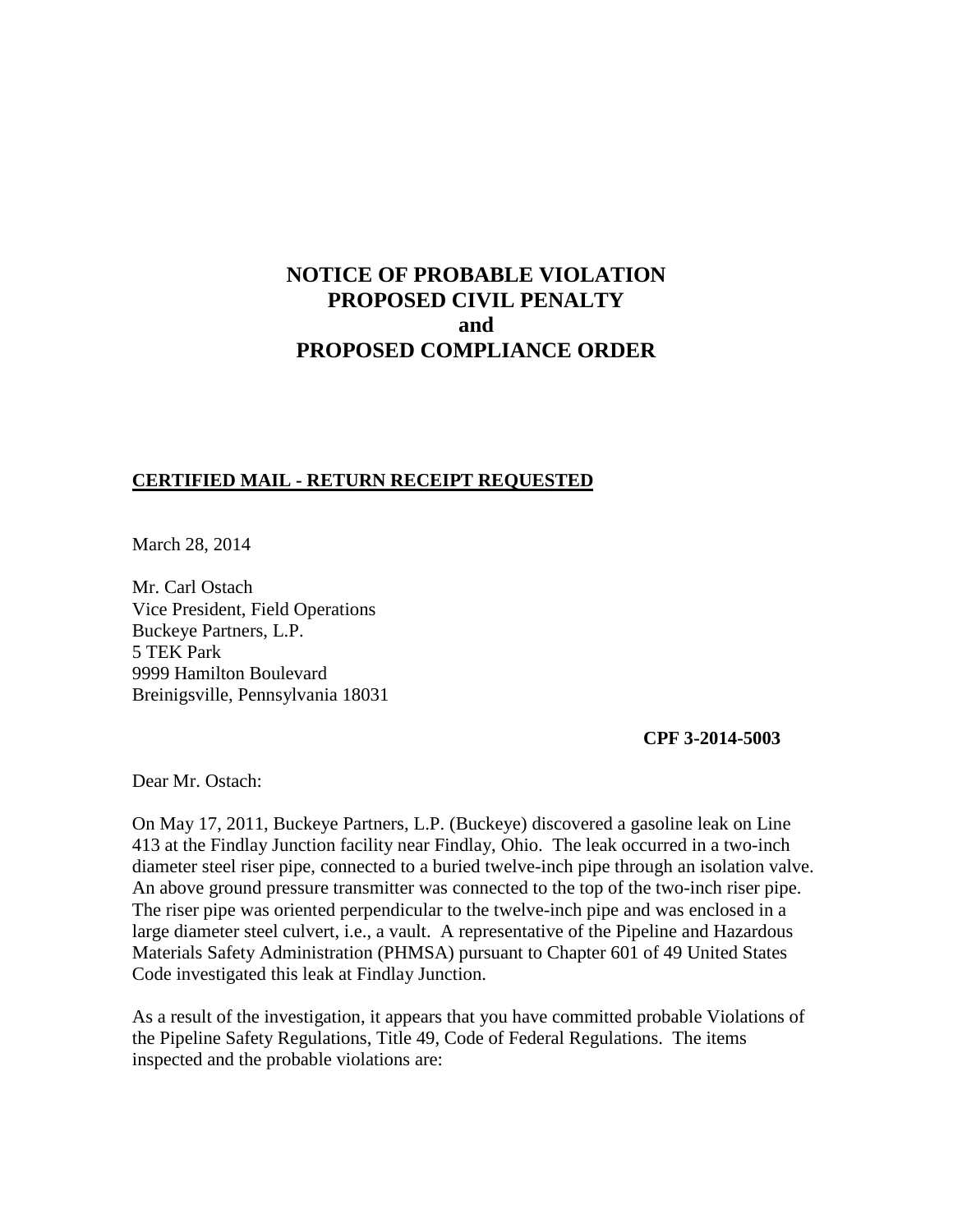### **1. §195.581 Which pipelines must I protect against atmospheric corrosion and what coating material may I use?**

### **(a) You must clean and coat each pipeline or portion of pipeline that is exposed to the atmosphere, except pipelines under paragraph (c) of this section.**

Buckeye failed to clean and coat each pipeline or portion of the pipeline that is exposed to the atmosphere. Specifically, Buckeye did not clean and coat a two-inch diameter steel riser pipe, connected to a buried twelve-inch pipe through an isolation valve to protect against corrosion. The pipe was installed in 1997 and, per a metallurgical analysis, the leak was caused by external pitting corrosion on the exterior of the two-inch uncoated pipe. In addition to the leaking corroded area, the metallurgical analysis report documented many relatively large and deep pits on the riser with the deepest pits being 71% of the nominal wall thickness. The two-inch riser pipe was installed in a vault that was exposed to the atmosphere with a soil-to-air interface present; therefore, the exceptions in §195.581(c) do not apply.

### **2. §195.583 What must I do to monitor atmospheric corrosion control?**

### **(b) During inspections you must give particular attention to pipe at soil-to-air interfaces, under thermal insulation, under disbonded coatings, at pipe supports, in splash zones, at deck penetrations, and in spans over water.**

Buckeye failed to properly monitor atmospheric corrosion of its pipe at a soil-to-airinterface. Specifically, on August 4, 2010, Buckeye did not perform an adequate inspection of riser pipes exposed to the atmosphere in five vaults at the Findlay Junction facility. The riser pipes in the vaults contained soil-to-air interfaces. One of the riser pipes had a corrosion failure that resulted in a product release on May 17, 2011. The August 4, 2010, inspection documented on Buckeye's *Triennial Visual Inspection Form* indicated on the Riser Condition section of the form completed as "Air-Ground interface coating in good condition" and "No rust visible." However, during the onsite failure investigation, less than a year later, PHMSA observed that none of the riser pipes in the five vaults at Findlay Junction facility were coated and rust was visually present. The metallurgical report of the failed riser pipe documented areas of thick corrosion deposits, deep pits and no coating or paint present.

#### **3. §195.505 Qualification program.**

### **Each operator shall have and follow a written qualification program. The program shall include provisions to:**

**(d) Evaluate an individual if the operator has reason to believe that the individual's performance of a covered task contributed to an accident as defined in Part 195;**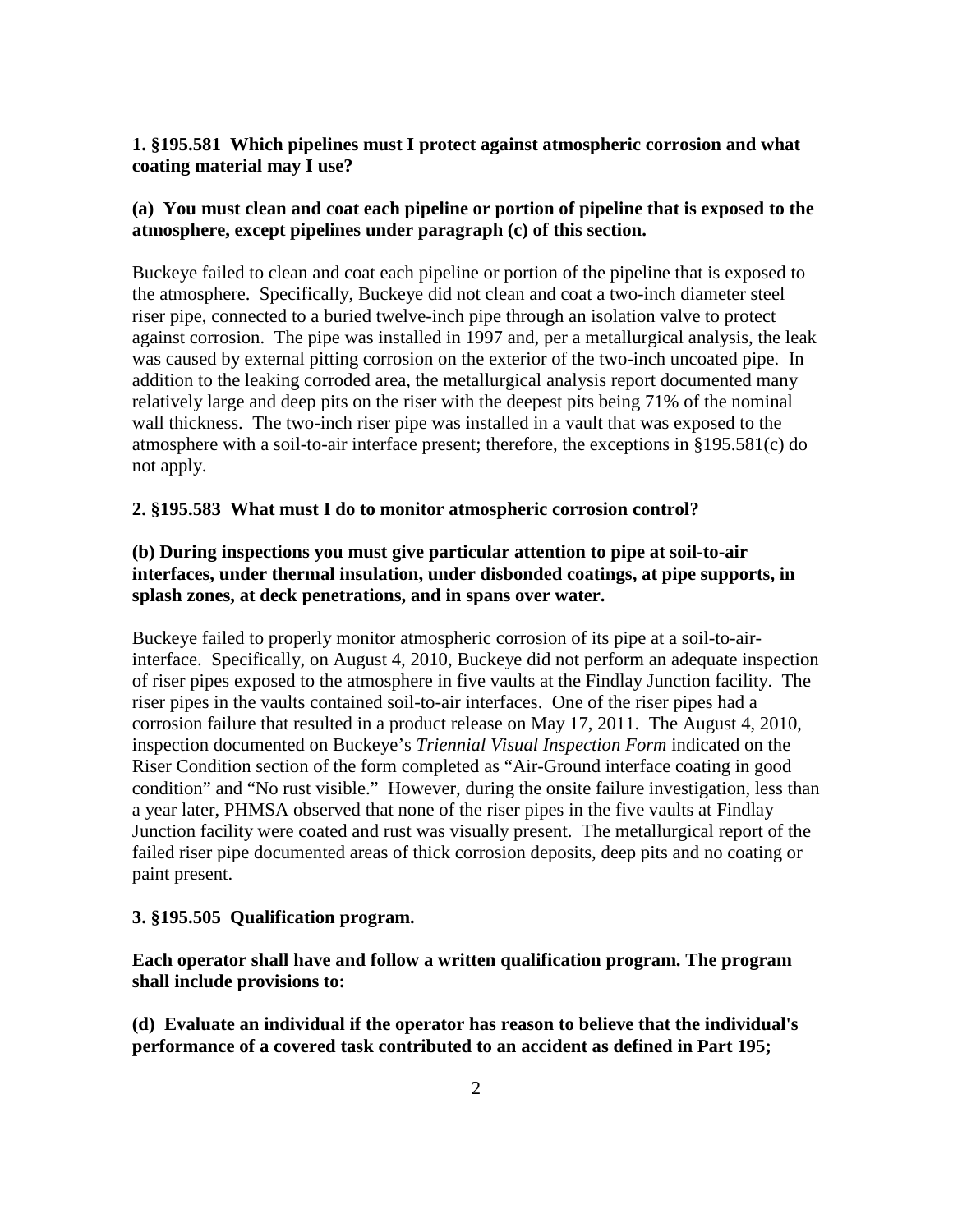Buckeye failed to properly evaluate an individual that it had reason to believe contributed to an accident through the performance of a covered task. Specifically, following the discovery of a corrosion caused leak at the Findlay Junction facility, Buckeye did not evaluate in a timely manner a single employee regarding performance of covered task 001019 "Inspect Normally Exposed Pipe." On August 10, 2011, and repeatedly on December 7, 2011, and March 19, 2012, PHMSA made email information requests associated with the provisions of Buckeye's Operator Qualification plan. None of these information requests resulted in evaluation information being provided for this single employee. The atmospheric corrosion inspection on August 4, 2010, was inadequate and external pitting corrosion was the cause of the May 17, 2011, leak. The metallurgical report documented that there was no evidence of accelerated corrosion mechanisms such as bacteria or microbial-influenced corrosion (MIC) that played a role in the leak. On June 27, 2012, Buckeye completed the accident investigation and concluded that an inadequate inspection of the covered task on August 4, 2010, was a causal factor in the pipe failure. An additional email request was made and an answer received on June 24, 2013, indicating that an evaluation had still not been completed.

#### Proposed Civil Penalty

Under 49 United States Code, § 60122, you are subject to a civil penalty not to exceed \$200,000 per violation per day the violation persists up to a maximum of \$2,000,000 for a related series of violations. For violations occurring prior to January 4, 2012, the maximum penalty may not exceed \$100,000 per violation per day, with a maximum penalty not to exceed \$1,000,000 for a related series of violations. The Compliance Officer has reviewed the circumstances and supporting documentation involved in the above probable violations and has recommended that you be preliminarily assessed a civil penalty of \$271,300 as follows:

| Item number | PENALTY   |
|-------------|-----------|
|             | \$123,800 |
| $\gamma$    | \$100,000 |
|             | \$47,500  |

#### Proposed Compliance Order

With respect to items 2 and 3 pursuant to 49 United States Code § 60118, the Pipeline and Hazardous Materials Safety Administration proposes to issue a Compliance Order to Buckeye Partners. Please refer to the *Proposed Compliance Order*, which is enclosed and made a part of this Notice.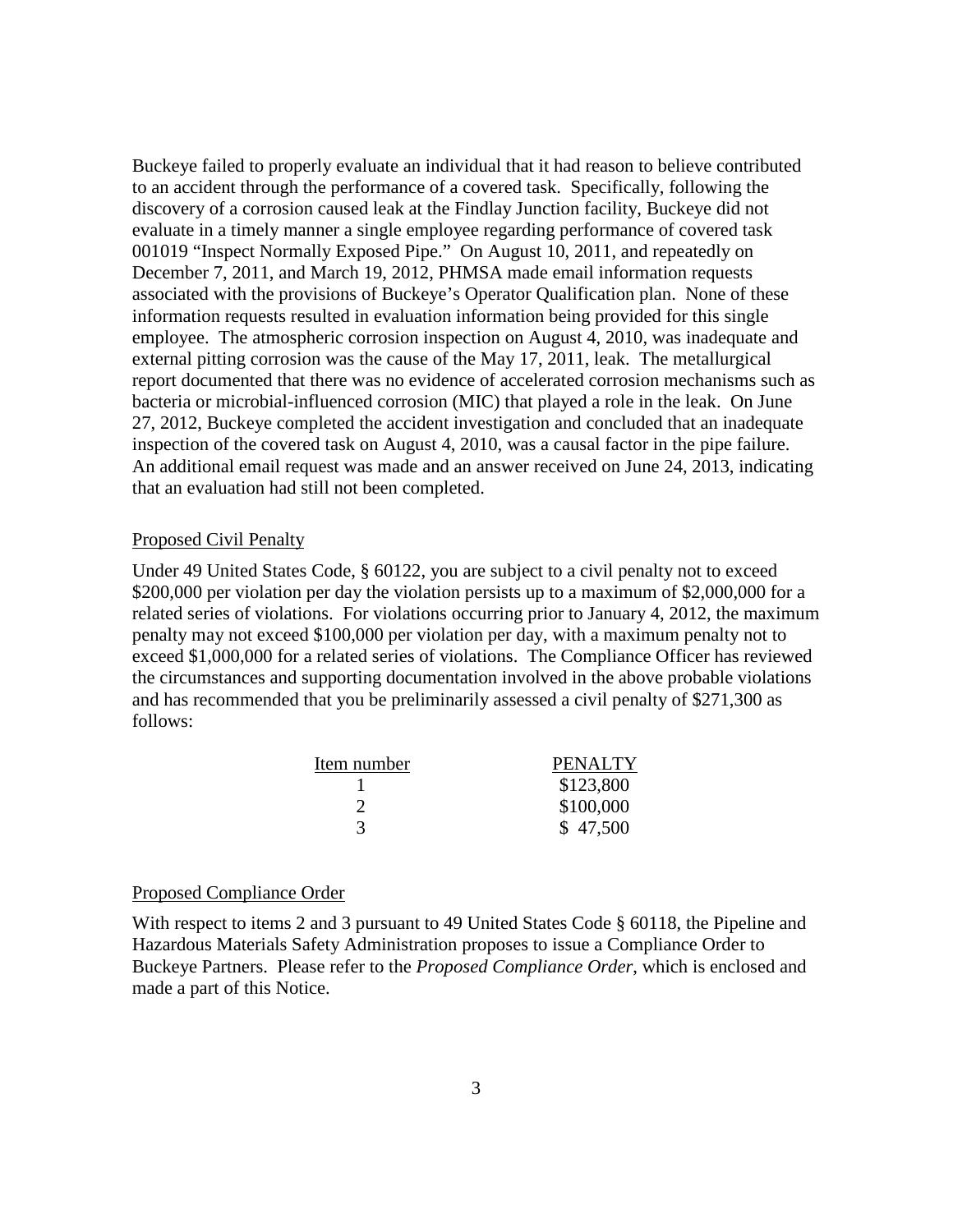#### Response to this Notice

Enclosed as part of this Notice is a document entitled *Response Options for Pipeline Operators in Compliance Proceedings*. Please refer to this document and note the response options. Be advised that all material you submit in response to this enforcement action is subject to being made publicly available. If you believe that any portion of your responsive material qualifies for confidential treatment under 5 U.S.C. 552(b), along with the complete original document, you must provide a second copy of the document with the portions you believe qualify for confidential treatment redacted and an explanation of why you believe the redacted information qualifies for confidential treatment under 5 U.S.C. 552(b). If you do not respond within thirty (30) days of receipt of this Notice, this constitutes a waiver of your right to contest the allegations in this Notice and authorizes the Associate Administrator for Pipeline Safety to find facts as alleged in this Notice without further notice to you and to issue a Final Order.

In your correspondence on this matter, please refer to **CPF 3-2014-5003** and for each document you submit, please provide a copy in electronic format whenever possible.

Sincerely,

Linda Daugherty Director, Central Region Pipeline and Hazardous Materials Safety Administration

Enclosures: *Proposed Compliance Order Response Options for Pipeline Operators in Compliance Proceedings*